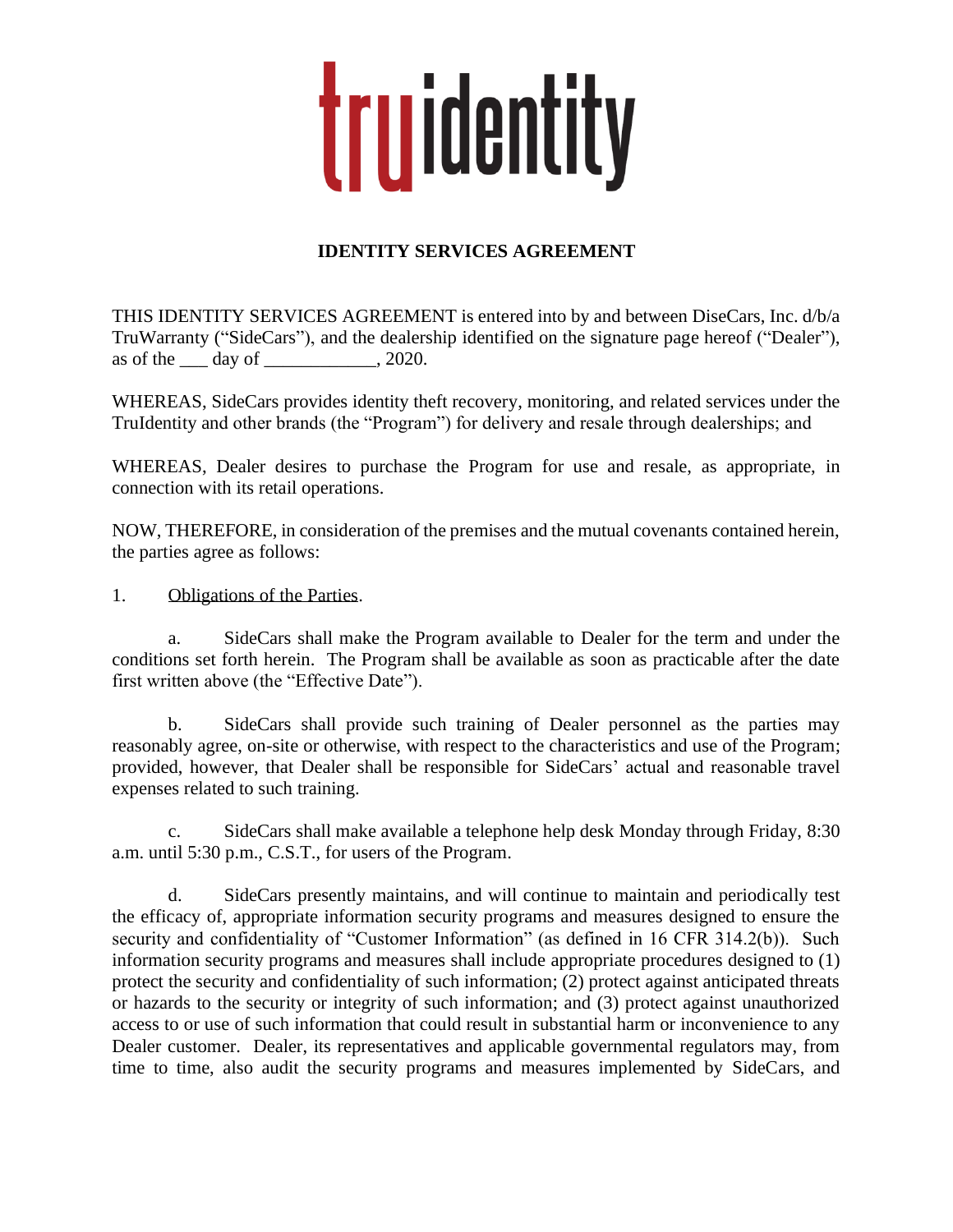SideCars shall not impose any fees or charges on Dealer, its representatives or applicable governmental regulators in connection with any such audit.

e. SideCars shall comply with the Red Flags Rule (16 CFR 681, et seq.) to the extent applicable to its operations and its obligations hereunder.

f. SideCars and Dealer shall comply with all federal, state, county and municipal statutes, laws, and regulations, and the terms of any lender agreements applicable or related to the performance of their respective duties hereunder.

g. Dealer shall make available one point of contact with the authority to act on behalf of Dealer with respect to its duties hereunder.

## 2. Term.

a. The initial term of this Agreement is one (1) year from the Effective Date (the "Initial Term"). After the Initial Term, this Agreement shall automatically renew for successive one-year terms; provided that either party may terminate this Agreement by written notice to the other party no less than Thirty (30) days from the end of the then-current term.

b. Either party may terminate this Agreement in the event of a material breach by the other party of any representation, warranty, condition or covenant of this Agreement. The nonbreaching party shall give the breaching party thirty (30) days prior written notice with an opportunity to cure the breach within such thirty (30) day period. In the event that the breaching party fails to cure the breach within the thirty (30) day period, the non-breaching party shall have the right to terminate this Agreement.

3. Program Services. SideCars shall incorporate into the TruIdentity Program the services set forth in Exhibit 1. SideCars shall continue to provide those services, subject to revision, for the term of this Agreement. If SideCars fails to provide the services described in Exhibit 1, within thirty (30) days following receipt of written notice from Dealer thereof, Dealer shall have the right to cancel this contract without further obligation other than payment as set forth below.

4. Compensation.

a. SideCars or its agent shall invoice Dealer for services sold hereunder as soon as practicable following the month in which such services were sold at or through Dealer or an affiliated dealership (listed on Exhibit 2, if applicable).

b. If SideCars refunds any money paid by a Dealer customer with respect to the Program services, SideCars may invoice Dealer for such amounts (commonly referred to as "chargebacks").

**CONFIDENTIAL**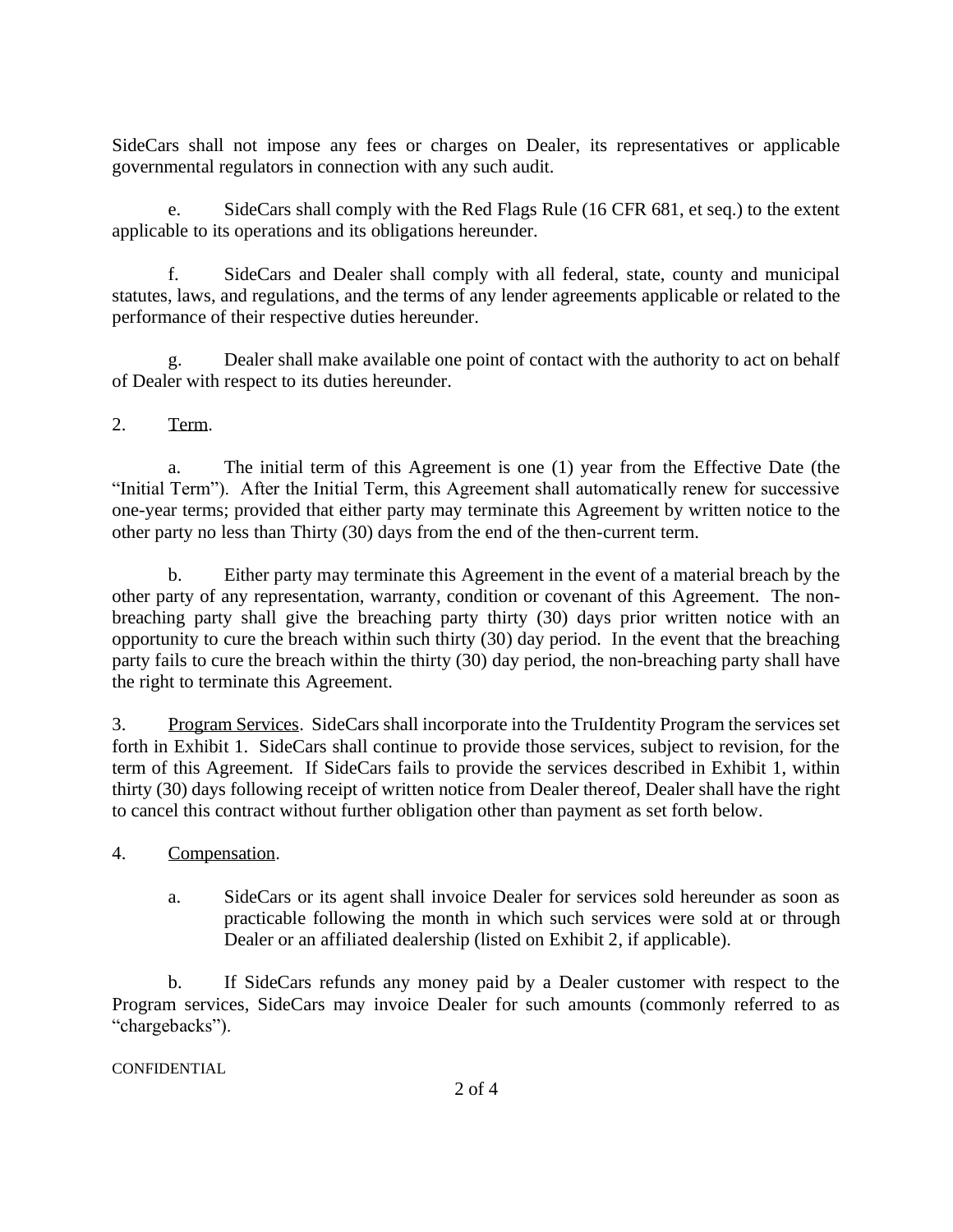5. Warranty. All services performed by SideCars or its vendors arising under or relating to this Agreement will be performed in a professional manner, using qualified personnel; provided, however, that SideCars does not guarantee or warrant the correctness or completeness of the services performed hereunder or the databases created in connection with those services. **THERE ARE NO EXPRESS OR IMPLIED WARRANTIES SET FORTH HEREIN. SIDECARS AND ITS VENDORS MAKE NO REPRESENTATIONS OR WARRANTIES, EXPRESS OR IMPLIED, REGARDING ANY MATTER, INCLUDING MERCHANTABILITY, SUITABILITY, OR FITNESS FOR** A **PARTICULAR USE OR PURPOSE. ALL SUCH WARRANTIES ARE EXPRESSLY DISCLAIMED. SIDECARS DOES NOT REPRESENT OR WARRANT THAT ITS SERVICES OR THOSE OF ITS VENDORS WILL BE UNINTERRUPTED, OR ERROR-FREE.**

6. Limitation of Liability. IN NO EVENT WILL ANY PARTY, INCLUDING BUT NOT LIMITED TO SIDECARS OR ANY VENDOR HEREUNDER BE LIABLE FOR SPECIAL, INCIDENTAL, INDIRECT OR CONSEQUENTIAL DAMAGES (INCLUDING, WITHOUT LIMITATION, LOST PROFITS OR REVENUES), OR OTHER LIABILITY ARISING OUT OF OR IN ANY MANNER IN CONNECTION WITH THIS AGREEMENT, THE PERFORMANCE OR BREACH HEREOF, THE SUBJECT MATTER OF THIS AGREEMENT, OR DEALER'S USE OF, OR INABILITY TO USE, THE SERVICES OF SIDECARS OR ANY OF ITS VENDORS, REGARDLESS OF THE FORM OF ACTION (INCLUDING STRICT LIABILITY OR NEGLIGENCE), WHETHER OR NOT SIDECARS OR ITS VENDORS HAVE BEEN ADVISED, OR OTHERWISE MIGHT HAVE ANTICIPATED THE POSSIBILITY OF SUCH DAMAGES. DEALER AGREES THAT SIDECARS' AGGREGATE LIABILITY FOR ANY AND ALL LOSSES OR INJURIES ARISING OUT OF ANY ACT OR OMISSION OF SIDECARS OR ITS VENDORS IN CONNECTION WITH ANYTHING TO BE DONE OR FURNISHED UNDER THIS AGREEMENT OVER ANY NUMBER OF TRANSACTIONS SHALL NEVER EXCEED ONE THOUSAND DOLLARS (\$1,000), INTENTIONALLY TORTIOUS ACTS EXCEPTED.

7. Mediation. The parties agree that, as a condition precedent to the filing of any lawsuit arising under or relating to this Agreement, they shall mediate in good faith before a single mediator in accordance with the Commercial Mediation Procedures of the American Arbitration Association or such other rules to which the parties may agree. Unless otherwise agreed to by the parties, such mediation shall take place in the county of residence of the party not initiating the mediation. No issues or disputes not submitted to mediation hereunder may be submitted to any court for resolution.

8. Independent Contractor. SideCars' relationship with Dealer shall be that of an independent contractor and nothing in this Agreement shall be construed as creating the relationship of principal and agent or employer and employee between Dealer and SideCars or its officers, employees, agents, suppliers or representatives.

CONFIDENTIAL